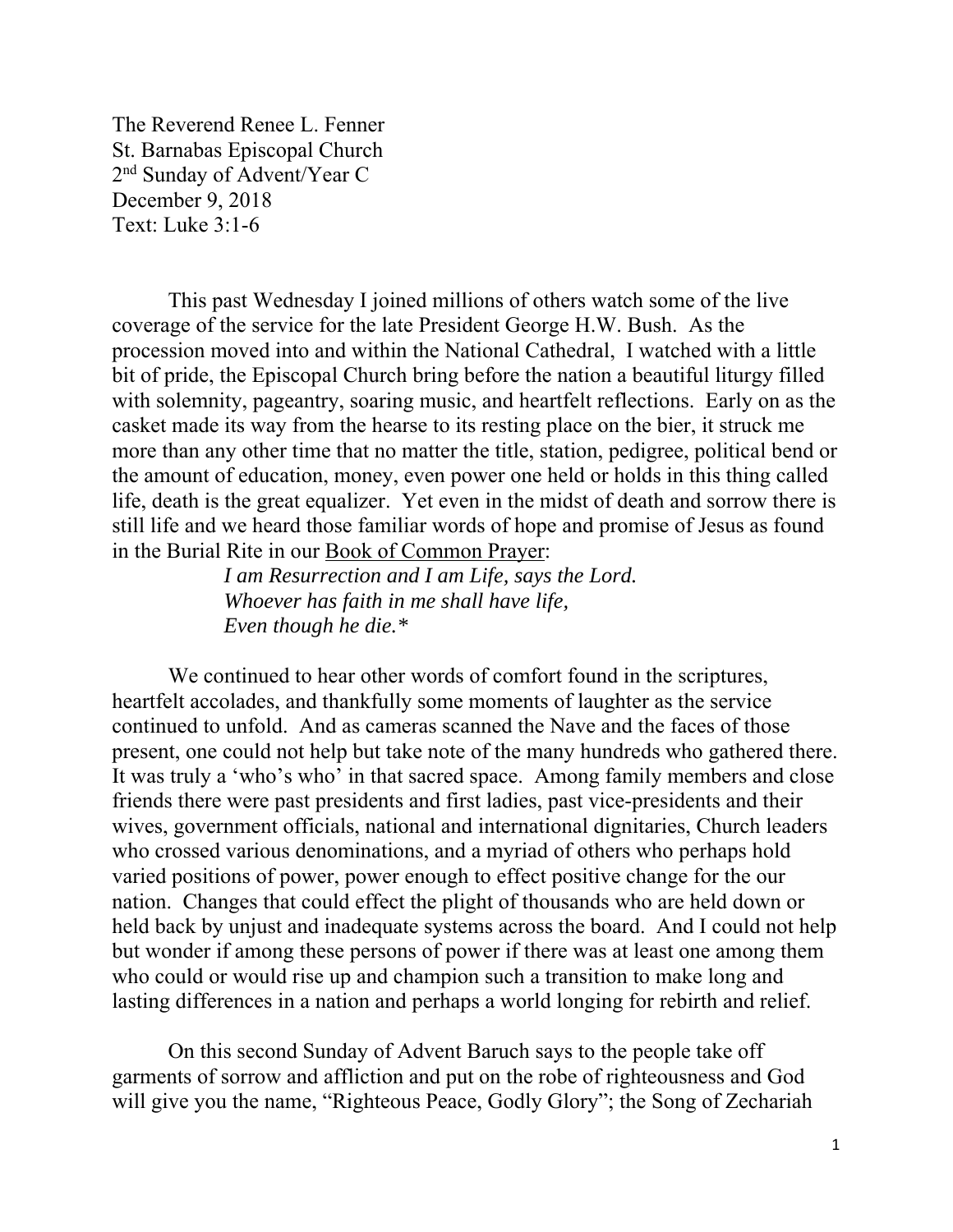proclaims that a child, Zechariah's child, shall be the prophet of the Most High and reminds those walking in darkness that God will guide our feet into the way of peace ; and Paul tells the church at Philippi his prayers are constant and that his wish for all is that love would overflow among them. And then we hear without fail, someone crying out once again from the wilderness as he does every year at this time.

John the Baptizer, that pesky prophet and son of Zechariah, appears in all four gospels but only Luke gives us the kind of introduction we get today. Luke who was not an eye witness but a convert to the faith, picks up his pen as a historian, setting the stories of John the Baptizer and of Jesus within the context of rulers and history. If you noticed, John is included in Luke's list of 'who's who.' In a single verse Luke names for us emperors, governors, rulers and high priests of the day, and then John. It was not to the big mucky mucks of the day but to John that the word of God comes.

God chose a rather strange nobody to be God's prophet, the one who would prepare the way for God's own Son to dwell among humankind. God was known to do that, to use ordinary everyday folks to be God's hands and voice in the world. And John would be different than other prophets of old for he was destined to announce the coming of the One promised Israel, the One who would set them free, a mighty savior who would save them from their enemies, the One who would dispel the darkness. He would also preach a baptism of repentance for the forgiveness of sins.

Luke only begins to give us an introduction to John's ministry and only a snippet of John's message in today's passage and true to form, John minces no words. Mike Kinman, one of the great wordsmiths among preachers, says that "John's language is that of a bulldozer plowing through any obstacle for God's homecoming."\*\*

Calling out from the wilderness John used the words of Isaiah and proclaimed: *"Prepare the way of the Lord, make his paths straight. Every valley shall be filled, and every mountain and hill shall be made low, and the crooked shall be made straight, and the rough ways made smooth; and all flesh shall see the salvation of God."* In other words; your deliverance is at hand. Straighten up! Get ready for your redemption. Get ready to receive your Messiah. Repent! Turn your lives around!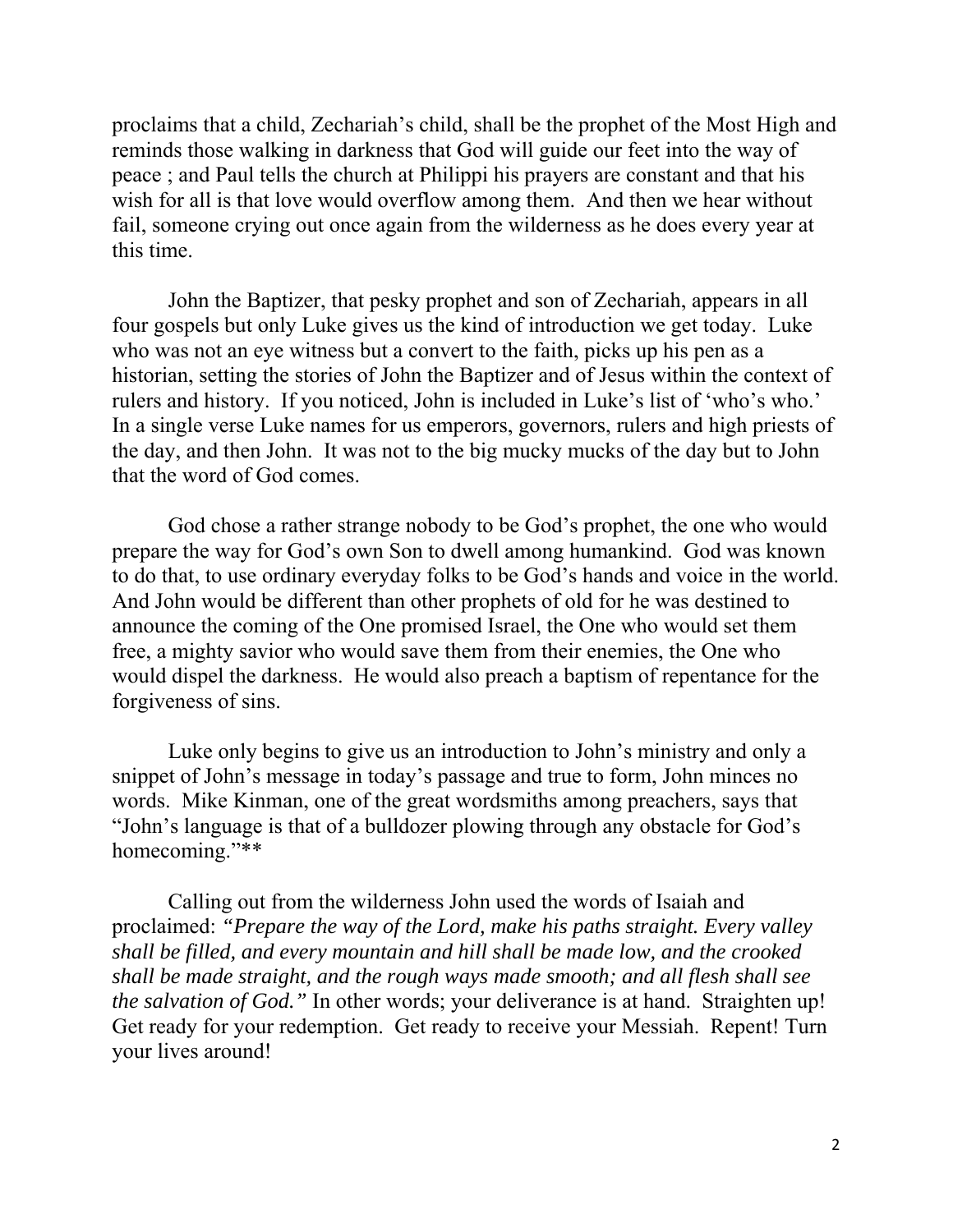At this past week's Wednesday Evening Prayer service, the interim pastor of the Lutheran Church of the Living Christ, Pastor Mary Drew, shared that as she prepared her thoughts for the evening and of course for today's service, she puzzled over John's cry over paths being made straight and hills and mountains being leveled. She remembered back to the beginning of November when she agreed to accompany her sister on a four day truck drive from the St. Louis area to somewhere along the outer Florida coast. Pastor Mary recalled how wonderful it was driving those thousands of miles with their long and winding roads. How breathtaking it was to explore and experience all the hills and valleys and mountains along the way. So why on earth, she asked herself, would John say that everything needed to be on a level plain? Why not let things be the way they are? We like things as they are. But Pastor Mary said she came to realize that those paths, those winding roads, those hills and valleys and mountains were quite different those which John spoke of.

And that is why during each and every season Advent we hear John's voice crying out loud and strong from the wilderness, *"Prepare the way of the Lord!"* His is the voice reminding us that we need to straighten out our hearts and minds so that we can prepare to receive our salvation and our God. Reminding us that we are to make room for our Savior and not just for our houseguests who will visit during the holidays. Reminding us that the preparations we do now for Christmas go beyond the usual cleaning and baking and cooking and gift buying; that we should always live our lives preparing for the One who has already come and walked among humankind and continues to walk us and will come again on the Last Day.

We do indeed, need to hear again and again John's cry; the craziness of it, the shrillness of it, the harshness of it, the sense of emergency in it. We need to hear the voices of other prophets, prophets for today, who are not afraid to cry out in John's stead. Prophets who are not afraid to pick up John's mantle and bulldoze through rhetoric, empty promises, and false truths but who are willing and able to speak aloud God's truth in this our time in history. For there are enough people and things and situations that unfortunately keep God's great work of leveling the landscape at bay, that keep justice and mercy and equality and forgiveness and peace beyond the reach *all* persons. There are enough people and things and situations that take our focus away from loving one another and recognizing God's presence in the world. But all is not lost dear friends.

It all sounds like a job for the most powerful and influential, the folks who have the means to get things done. Nothing against those who have, mind you.